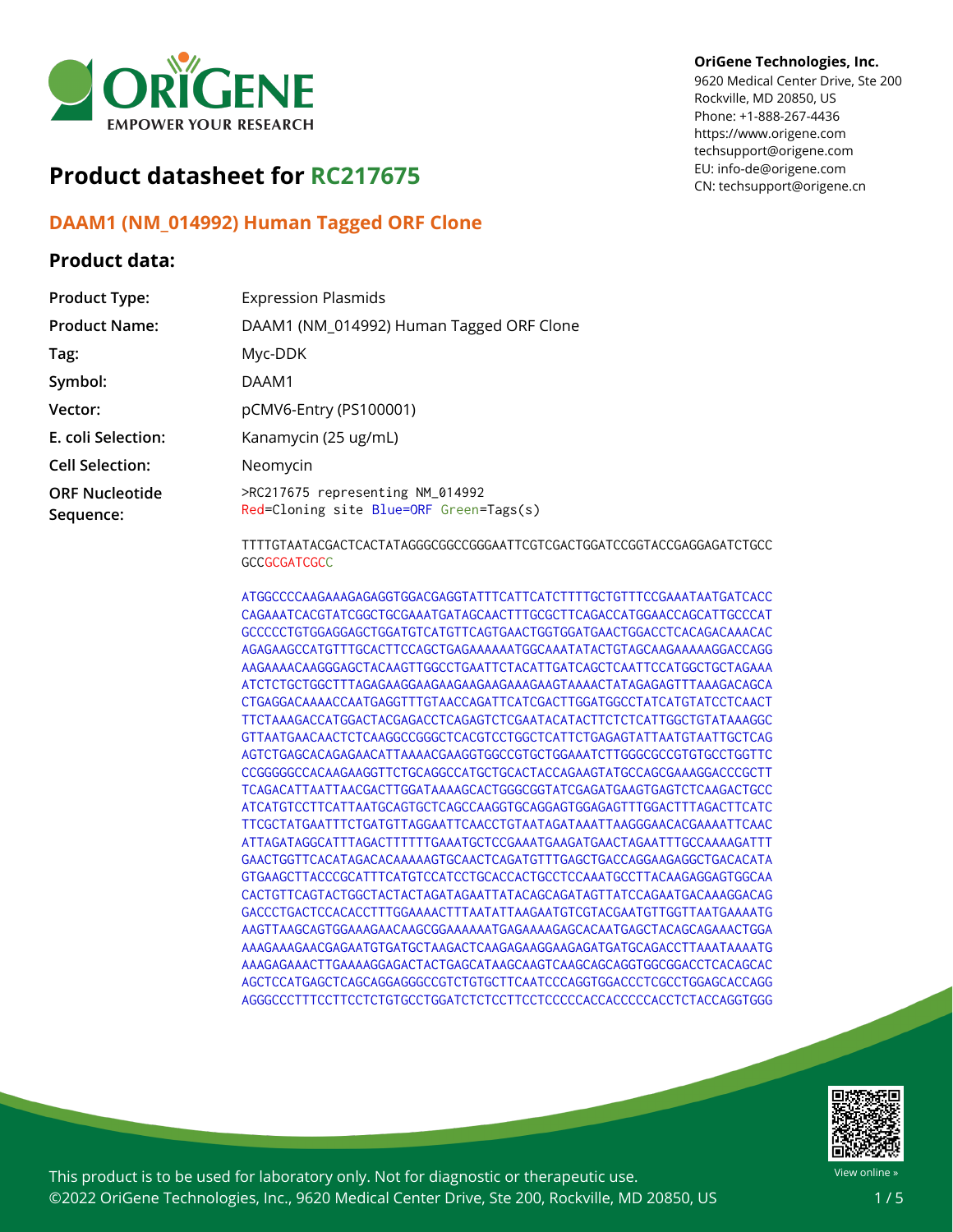ORIGENE

|                           | ATGCTTCCCCCTCCACCGCCTCCCCTCCCTCCAGGTGGCCCTCCTCCTCCCCAGGGCCTCCTCCCTTAG                                                                                                                                                                                                                                                                                                                                                                                                                                                                                                                                                                        |
|---------------------------|----------------------------------------------------------------------------------------------------------------------------------------------------------------------------------------------------------------------------------------------------------------------------------------------------------------------------------------------------------------------------------------------------------------------------------------------------------------------------------------------------------------------------------------------------------------------------------------------------------------------------------------------|
|                           | GGGCAATCATGCCACCTCCTGGTGCTCCAATGGGCCTAGCACTGAAGAAGAAAAGCATTCCTCAGCCCAC                                                                                                                                                                                                                                                                                                                                                                                                                                                                                                                                                                       |
|                           | ATTGATGATACAAAAGTCTTCAAAATTCTAGATCTTGAAGACCTGGAAAGAACCTTCTCTGCCTATCAAA                                                                                                                                                                                                                                                                                                                                                                                                                                                                                                                                                                       |
|                           |                                                                                                                                                                                                                                                                                                                                                                                                                                                                                                                                                                                                                                              |
|                           | TTCCAAACTTAAAGTTAAAGAGCTTTCGGTGATTGATGGTCGGAGAGCTCAGAATTGCAACATCCTTCTA                                                                                                                                                                                                                                                                                                                                                                                                                                                                                                                                                                       |
|                           | TCGAGGTTGAAATTATCCAATGACGAAATCAAACGGGCAATTCTAACAATGGACGAACAGGAAGATCTGC                                                                                                                                                                                                                                                                                                                                                                                                                                                                                                                                                                       |
|                           | CCAAGGACATGTTGGAACAGCTCTTGAAATTTGTTCCTGAAAAAAGTGACATTGACCTATTGGAGGAACA                                                                                                                                                                                                                                                                                                                                                                                                                                                                                                                                                                       |
|                           | TAAACACGAACTGGATCGGATGGCCAAGGCTGATAGGTTCCTTTTTGAGATGAGCCGAATTAATCACTAT                                                                                                                                                                                                                                                                                                                                                                                                                                                                                                                                                                       |
|                           | CAGCAAAGGTTGCAATCGCTGTACTTCAAAAAGAAGTTTGCAGAGCGTGTGGCAGAAGTGAAACCTAAAG                                                                                                                                                                                                                                                                                                                                                                                                                                                                                                                                                                       |
|                           | TGGAAGCAATTCGTTCTGGCTCAGAAGAGGTGTTTAGGAGTGGTGCCCTCAAGCAGTTGCTGGAGGTGGT                                                                                                                                                                                                                                                                                                                                                                                                                                                                                                                                                                       |
|                           | TTTGGCATTTGGAAATTATATGAATAAAGGTCAAAGAGGGAATGCATATGGATTCAAGATATCTAGCCTA                                                                                                                                                                                                                                                                                                                                                                                                                                                                                                                                                                       |
|                           | AACAAAATTGCTGACACAAAATCCAGCATCGACAAAAACATTACCCTTTTGCACTATCTCATCACTATTG<br>TGGAAAATAAGTACCCCAGTGTTCTCAATCTAAATGAAGAATTGCGAGATATTCCTCAAGCTGCGAAAGT                                                                                                                                                                                                                                                                                                                                                                                                                                                                                             |
|                           | AAACATGACTGAGCTGGACAAAGAAATAAGTACCTTGAGAAGTGGCTTGAAAGCAGTAGAGACAGAGCTG                                                                                                                                                                                                                                                                                                                                                                                                                                                                                                                                                                       |
|                           | GAATATCAGAAGTCTCAGCCCCCCACAGCCCGGAGATAAGTTTGTGTCTGTTGTCAGCCAGTTCATCACAG                                                                                                                                                                                                                                                                                                                                                                                                                                                                                                                                                                      |
|                           | TAGCCAGCTTCAGCTTCTCTGATGTTGAAGACCTTCTAGCAGAAGCTAAAGACCTGTTTACTAAAGCAGT                                                                                                                                                                                                                                                                                                                                                                                                                                                                                                                                                                       |
|                           | GAAGCACTTTGGGGAAGAGGCTGGCAAAATACAACCAGATGAGTTCTTTGGCATTTTTGATCAATTTCTT                                                                                                                                                                                                                                                                                                                                                                                                                                                                                                                                                                       |
|                           | CAAGCTGTGTCAGAAGCCAAACAAGAAAACGAAAATATGAGAAAAGAAAAGGAGGAAGAAGAACGTCGAG                                                                                                                                                                                                                                                                                                                                                                                                                                                                                                                                                                       |
|                           | CTCGCATGGAAGCTCAGCTCAAAGAACAACGTGAAAGGGAACGTAAAATGAGAAAAGCTAAAGAGAATAG                                                                                                                                                                                                                                                                                                                                                                                                                                                                                                                                                                       |
|                           | TGAAGAAAGCGGAGAGTTTGATGACCTTGTTTCAGCTTTACGCTCAGGAGAAGTGTTTGACAAAGACCTT                                                                                                                                                                                                                                                                                                                                                                                                                                                                                                                                                                       |
|                           |                                                                                                                                                                                                                                                                                                                                                                                                                                                                                                                                                                                                                                              |
|                           | <b>CAAAACTTAATTTC</b>                                                                                                                                                                                                                                                                                                                                                                                                                                                                                                                                                                                                                        |
|                           | ACGCGTACGCGGCCGCTCGAGCAGAAACTCATCTCAGAAGAGGATCTGGCAGCAAATGATATCCTGGATT                                                                                                                                                                                                                                                                                                                                                                                                                                                                                                                                                                       |
|                           | ACAAGGATGACGACGATAAGGTTTAA                                                                                                                                                                                                                                                                                                                                                                                                                                                                                                                                                                                                                   |
| Protein Sequence:         | >RC217675 representing NM_014992<br>Red=Cloning site Green=Tags(s)                                                                                                                                                                                                                                                                                                                                                                                                                                                                                                                                                                           |
|                           | MAPRKRGGRGISFIFCCFRNNDHPEITYRLRNDSNFALQTMEPALPMPPVEELDVMFSELVDELDLTDKH<br>REAMFALPAEKKWQIYCSKKKDQEENKGATSWPEFYIDQLNSMAARKSLLALEKEEEEERSKTIESLKTA<br>LRTKPMRFVTRFIDLDGLSCILNFLKTMDYETSESRIHTSLIGCIKALMNNSQGRAHVLAHSESINVIAQ<br>SLSTENIKTKVAVLEILGAVCLVPGGHKKVLQAMLHYQKYASERTRFQTLINDLDKSTGRYRDEVSLKTA<br>IMSFINAVLSQGAGVESLDFRLHLRYEFLMLGIQPVIDKLREHENSTLDRHLDFFEMLRNEDELEFAKRF<br>ELVHIDTKSATOMFELTRKRLTHSEAYPHFMSILHHCLOMPYKRSGNTVOYWLLLDRIIOOIVIONDKGO<br>DPDSTPLENFNIKNVVRMLVNENEVKQWKEQAEKMRKEHNELQQKLEKKERECDAKTQEKEEMMQTLNKM                                                                                                           |
|                           | KEKLEKETTEHKQVKQQVADLTAQLHELSRRAVCASIPGGPSPGAPGGPFPSSVPGSLLPPPPPPPLPGG<br>MLPPPPPPLPPGGPPPPPGPPPLGAIMPPPGAPMGLALKKKSIPQPTNALKSFNWSKLPENKLEGTVWTE<br>IDDTKVFKILDLEDLERTFSAYQRQQDFFVNSNSKQKEADAIDDTLSSKLKVKELSVIDGRRAQNCNILL<br>SRLKLSNDEIKRAILTMDEQEDLPKDMLEQLLKFVPEKSDIDLLEEHKHELDRMAKADRFLFEMSRINHY<br>QQRLQSLYFKKKFAERVAEVKPKVEAIRSGSEEVFRSGALKQLLEVVLAFGNYMNKGQRGNAYGFKISSL<br>NKIADTKSSIDKNITLLHYLITIVENKYPSVLNLNEELRDIPQAAKVNMTELDKEISTLRSGLKAVETEL<br>EYQKSQPPQPGDKFVSVVSQFITVASFSFSDVEDLLAEAKDLFTKAVKHFGEEAGKIQPDEFFGIFDQFL<br>QAVSEAKQENENMRKKKEEEERRARMEAQLKEQRERERKMRKAKENSEESGEFDDLVSALRSGEVFDKDL<br>SKLKRNRKRITNQMTDSSRERPITKLNF |
|                           | TRTRPLEQKLISEEDLAANDILDYKDDDDKV                                                                                                                                                                                                                                                                                                                                                                                                                                                                                                                                                                                                              |
| Chromatograms:            | https://cdn.origene.com/chromatograms/mk6683_a04.zip                                                                                                                                                                                                                                                                                                                                                                                                                                                                                                                                                                                         |
| <b>Restriction Sites:</b> | SgfI-Mlul                                                                                                                                                                                                                                                                                                                                                                                                                                                                                                                                                                                                                                    |
|                           |                                                                                                                                                                                                                                                                                                                                                                                                                                                                                                                                                                                                                                              |

This product is to be used for laboratory only. Not for diagnostic or therapeutic use. ©2022 OriGene Technologies, Inc., 9620 Medical Center Drive, Ste 200, Rockville, MD 20850, US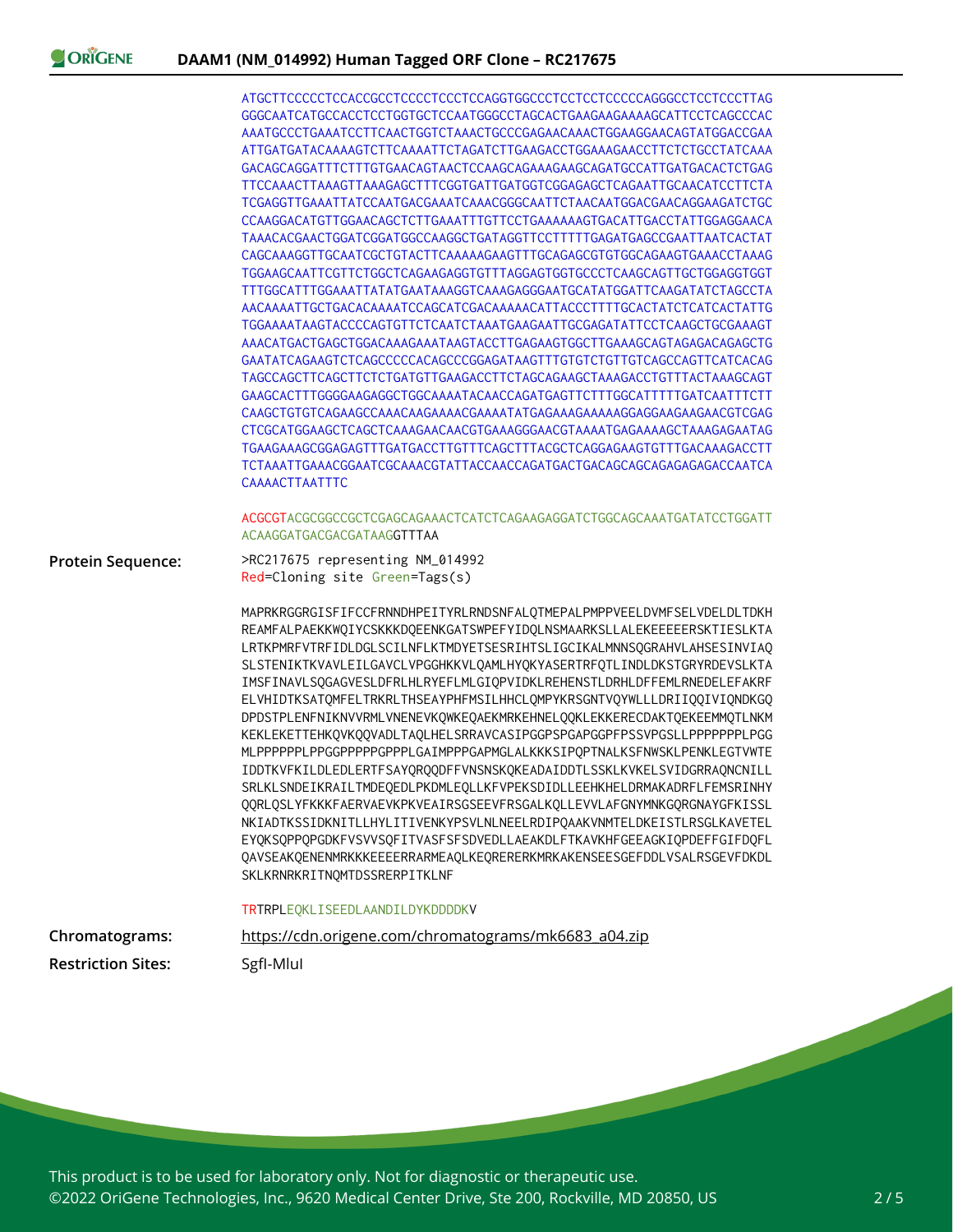

#### **Cloning Scheme:**



\* The last codon before the Stop codon of the ORF

### **Plasmid Map:**



| ACCN:                  | NM 014992                                                                                                                                                                                                                                                                                                                                                                                                                                      |
|------------------------|------------------------------------------------------------------------------------------------------------------------------------------------------------------------------------------------------------------------------------------------------------------------------------------------------------------------------------------------------------------------------------------------------------------------------------------------|
| <b>ORF Size:</b>       | 3234 bp                                                                                                                                                                                                                                                                                                                                                                                                                                        |
| <b>OTI Disclaimer:</b> | The molecular sequence of this clone aligns with the gene accession number as a point of<br>reference only. However, individual transcript sequences of the same gene can differ through<br>naturally occurring variations (e.g. polymorphisms), each with its own valid existence. This<br>clone is substantially in agreement with the reference, but a complete review of all prevailing<br>variants is recommended prior to use. More info |
| <b>OTI Annotation:</b> | This clone was engineered to express the complete ORF with an expression tag. Expression<br>varies depending on the nature of the gene.                                                                                                                                                                                                                                                                                                        |

This product is to be used for laboratory only. Not for diagnostic or therapeutic use. ©2022 OriGene Technologies, Inc., 9620 Medical Center Drive, Ste 200, Rockville, MD 20850, US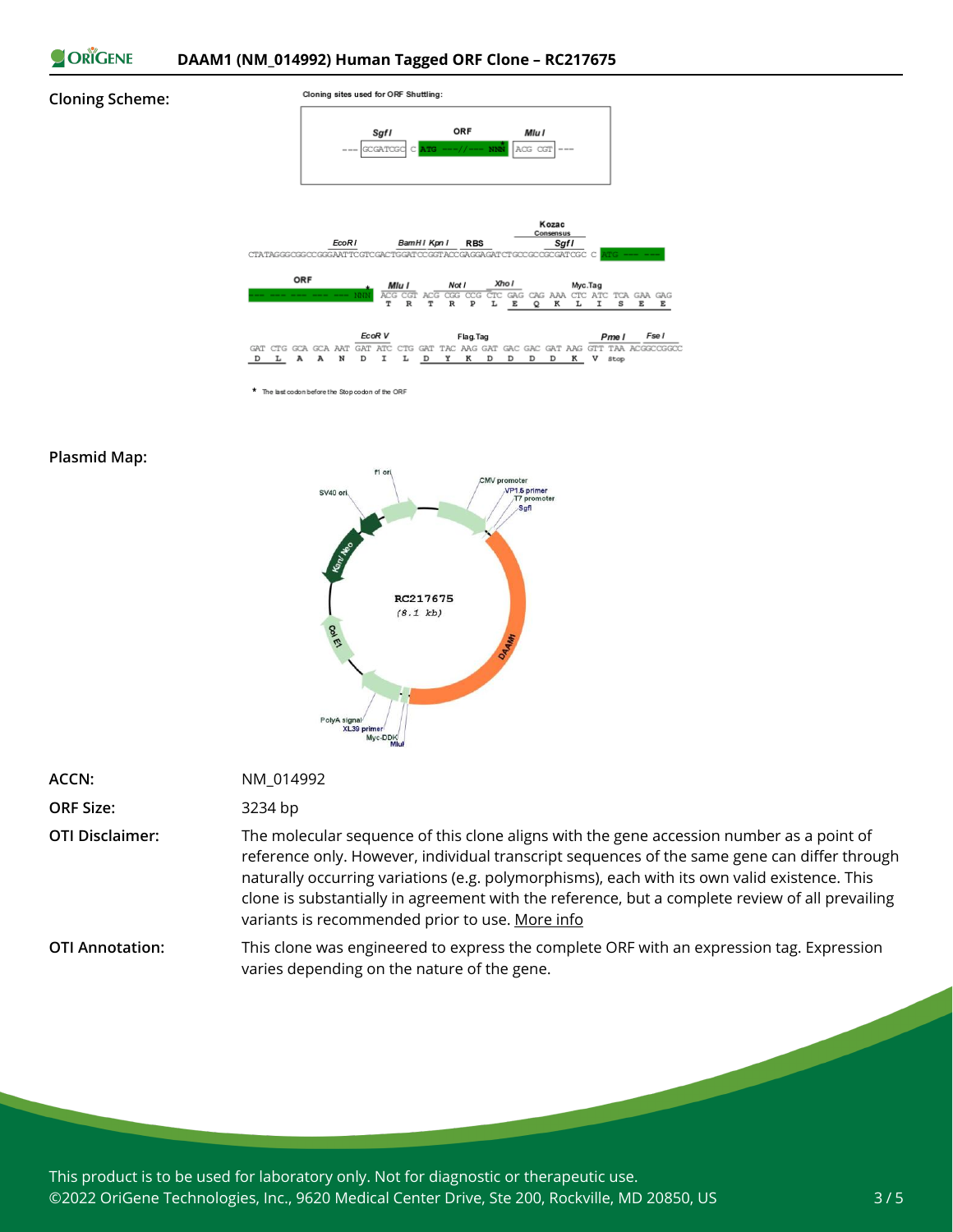| ORIGENE                       | DAAM1 (NM_014992) Human Tagged ORF Clone - RC217675                                                                                                                                                                                                                                                                                                                                                                                                                                                                                                                                                                                                                                                                                                                                                                                                                                                                                                                        |
|-------------------------------|----------------------------------------------------------------------------------------------------------------------------------------------------------------------------------------------------------------------------------------------------------------------------------------------------------------------------------------------------------------------------------------------------------------------------------------------------------------------------------------------------------------------------------------------------------------------------------------------------------------------------------------------------------------------------------------------------------------------------------------------------------------------------------------------------------------------------------------------------------------------------------------------------------------------------------------------------------------------------|
| Components:                   | The ORF clone is ion-exchange column purified and shipped in a 2D barcoded Matrix tube<br>containing 10ug of transfection-ready, dried plasmid DNA (reconstitute with 100 ul of water).                                                                                                                                                                                                                                                                                                                                                                                                                                                                                                                                                                                                                                                                                                                                                                                    |
| <b>Reconstitution Method:</b> | 1. Centrifuge at 5,000xg for 5min.<br>2. Carefully open the tube and add 100ul of sterile water to dissolve the DNA.<br>3. Close the tube and incubate for 10 minutes at room temperature.<br>4. Briefly vortex the tube and then do a quick spin (less than 5000xg) to concentrate the liquid<br>at the bottom.<br>5. Store the suspended plasmid at -20°C. The DNA is stable for at least one year from date of<br>shipping when stored at -20°C.                                                                                                                                                                                                                                                                                                                                                                                                                                                                                                                        |
| RefSeq:                       | NM 014992.2                                                                                                                                                                                                                                                                                                                                                                                                                                                                                                                                                                                                                                                                                                                                                                                                                                                                                                                                                                |
| <b>RefSeq Size:</b>           | 4256 bp                                                                                                                                                                                                                                                                                                                                                                                                                                                                                                                                                                                                                                                                                                                                                                                                                                                                                                                                                                    |
| <b>RefSeq ORF:</b>            | 3237 bp                                                                                                                                                                                                                                                                                                                                                                                                                                                                                                                                                                                                                                                                                                                                                                                                                                                                                                                                                                    |
| Locus ID:                     | 23002                                                                                                                                                                                                                                                                                                                                                                                                                                                                                                                                                                                                                                                                                                                                                                                                                                                                                                                                                                      |
| UniProt ID:                   | Q9Y4D1                                                                                                                                                                                                                                                                                                                                                                                                                                                                                                                                                                                                                                                                                                                                                                                                                                                                                                                                                                     |
| <b>Cytogenetics:</b>          | 14q23.1                                                                                                                                                                                                                                                                                                                                                                                                                                                                                                                                                                                                                                                                                                                                                                                                                                                                                                                                                                    |
| Domains:                      | FH <sub>2</sub>                                                                                                                                                                                                                                                                                                                                                                                                                                                                                                                                                                                                                                                                                                                                                                                                                                                                                                                                                            |
| <b>Protein Pathways:</b>      | Wnt signaling pathway                                                                                                                                                                                                                                                                                                                                                                                                                                                                                                                                                                                                                                                                                                                                                                                                                                                                                                                                                      |
| MW:                           | 123.3 kDa                                                                                                                                                                                                                                                                                                                                                                                                                                                                                                                                                                                                                                                                                                                                                                                                                                                                                                                                                                  |
| <b>Gene Summary:</b>          | Cell motility, adhesion, cytokinesis, and other functions of the cell cortex are mediated by<br>reorganization of the actin cytoskeleton and several formin homology (FH) proteins have<br>been associated with these processes. The protein encoded by this gene contains two FH<br>domains and belongs to a novel FH protein subfamily implicated in cell polarity. A key<br>regulator of cytoskeletal architecture, the small GTPase Rho, is activated during development<br>by Wnt/Fz signaling to control cell polarity and movement. The protein encoded by this gene<br>is thought to function as a scaffolding protein for the Wnt-induced assembly of a disheveled<br>(Dvl)-Rho complex. This protein also promotes the nucleation and elongation of new actin<br>filaments and regulates cell growth through the stabilization of microtubules. Alternative<br>splicing results in multiple transcript variants encoding distinct proteins. [provided by RefSeq, |

This product is to be used for laboratory only. Not for diagnostic or therapeutic use. ©2022 OriGene Technologies, Inc., 9620 Medical Center Drive, Ste 200, Rockville, MD 20850, US

Jul 2012]